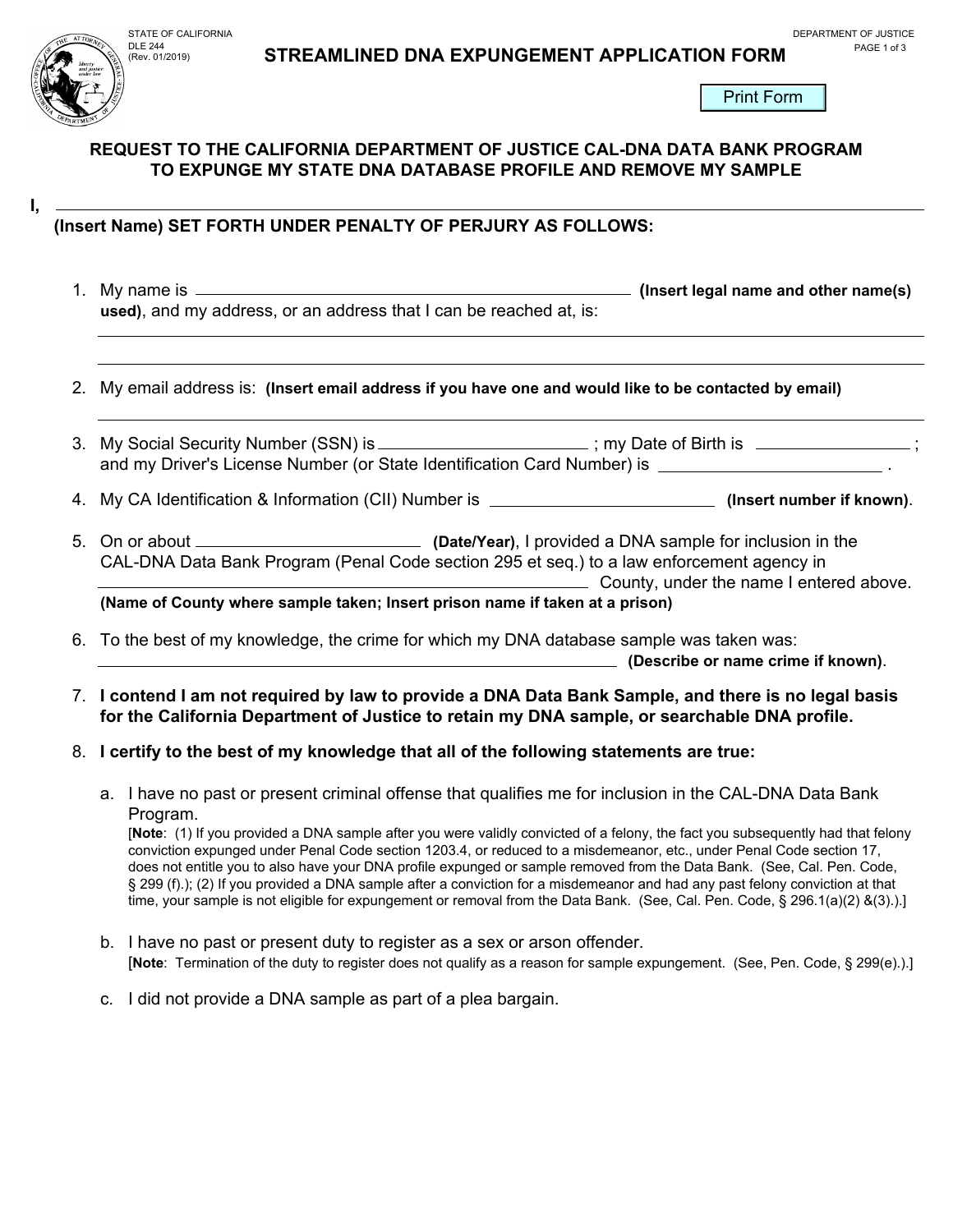

- 9. I request that the California Department of Justice destroy my DNA sample and expunge my searchable DNA database profile as provided for in Penal Code section 299, on the following grounds (*CHECK ONE AND ATTACH THE DOCUMENTATION DESCRIBED)*:
	- $a. \Box$  No qualifying felony charges were or will be filed after my arrest. [Attach a letter from a District Attorney or prosecutor, providing the case name and number, and certifying that no charge(s) will be filed based on the arrest; or attach a certified or filestamped copy of a complaint reflecting that only misdemeanor charge(s) were filed based on the arrest.]
	- $b.$  The felony charge(s) which formed the basis of my DNA sample collection was dismissed. [Attach a certified or file-stamped copy of the court docket or minute order dismissing the charge(s), or a trial court's Clerk Certificate verifying this fact.]
	- c.  $\Box$  The conviction which formed the basis of my DNA collection has been reversed and the case dismissed. [Attach a certified or file-stamped copy of the court order(s) or opinion reversing the conviction and dismissing the charge(s).]
	- $d.$   $\Box$  I have been found factually innocent under Penal Code section 851.8 or Welfare and Institutions Code section 781.5 of the offense which qualified me for inclusion in the CAL-DNA Data Bank Program. [Attach a certified or file-stamped copy of the court docket or minute order making this finding.]
	- e.  $\Box$  I was acquitted or found not quilty of the offense which qualified me for inclusion in the CAL-DNA Data Bank Program. [Attach a certified or file-stamped copy of the court docket or minute order stating this finding.]
	- f.  $\Box$  My previously sustained delinguency petition alleging an offense that would be a felony, if committed by an adult, has been reversed and dismissed. [Attach a certified or file-stamped copy of the court order(s) or opinion reversing the conviction and dismissing the charge(s).]
- 10. Additional information supporting my request for DNA sample expungement is as follows:

11. **I declare under penalty of perjury that the foregoing is true and correct.**  Executed on:  $\qquad \qquad \qquad$  at  $\qquad \qquad$  . State of \_ **(Date) (City) (State) PRINT NAME: SIGNATURE (person requesting DNA profile expungement and sample removal) MAIL THE REQUEST FOR DNA SAMPLE EXPUNGEMENT TO: California Department of Justice CAL-DNA Data Bank Program Attn. EXPUNGEMENT REQUESTS P.O. Box 70223** 

**Richmond, CA 94807-0141**